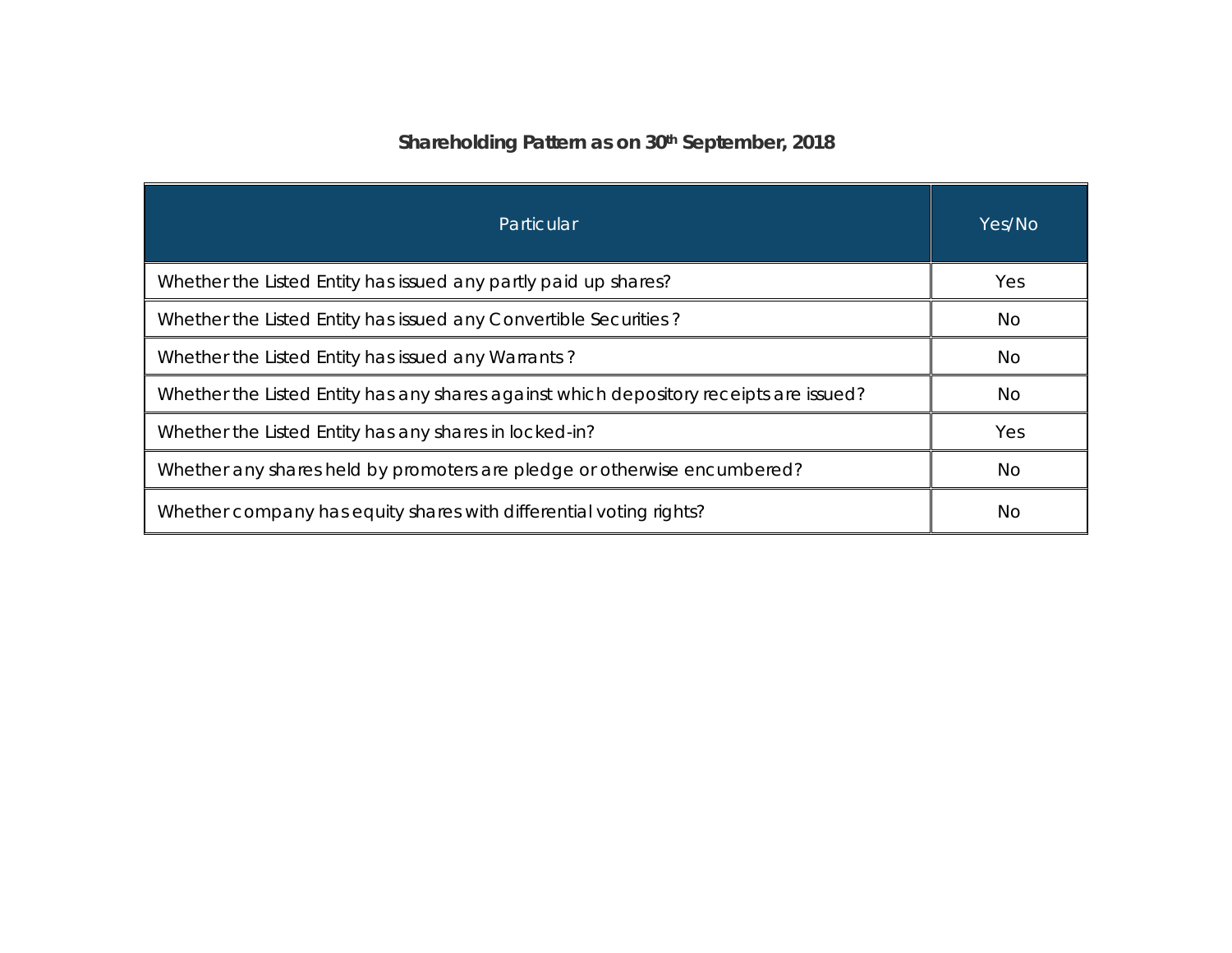| Category of<br>shareholder                         | No. of<br>shareholders | No. of fully<br>paid up<br>equity<br>shares held | No.<br>of                                         | Total no.<br>shares held | Shareholding<br>as a % of<br>total no. of<br>shares<br>(calculated<br>as per<br>SCRR,<br>1957)Asa %<br>of<br>$(A+B+C2)$ |                            | Total                                    | No. of Locked in<br>shares |                                                         | No. of equity<br>shares held in<br>dematerialized<br>form |
|----------------------------------------------------|------------------------|--------------------------------------------------|---------------------------------------------------|--------------------------|-------------------------------------------------------------------------------------------------------------------------|----------------------------|------------------------------------------|----------------------------|---------------------------------------------------------|-----------------------------------------------------------|
|                                                    |                        |                                                  | Partly<br>paid-<br>up<br>equity<br>shares<br>held |                          |                                                                                                                         | No. of<br>Voting<br>Rights | as a %<br>of<br>Total<br>Voting<br>right | No.(a)                     | As a %<br>of total<br><b>Shares</b><br>$\text{held}(b)$ |                                                           |
| (A)<br>Promoter &<br>Promoter<br>Group             | 19                     | 1,89,34,203                                      |                                                   | 1,89,34,203              | 43.78                                                                                                                   | 1,89,34,203                | 43.78                                    | 21,50,000                  | 11.36                                                   | 1,89,34,203                                               |
| (B) Public                                         | 33,332                 | 2,43,15,273                                      | 3,126                                             | 2,43,18,399              | 56.22                                                                                                                   | 2,43,18,399                | 56.22                                    |                            | $0.00\,$                                                | 2,40,02,193                                               |
| (C1) Shares<br>underlying<br><b>DRs</b>            |                        |                                                  |                                                   |                          | 0.00                                                                                                                    |                            | 0.00                                     |                            | 0.00                                                    |                                                           |
| (C2) Shares<br>held by<br>Employee<br><b>Trust</b> |                        |                                                  |                                                   |                          | 0.00                                                                                                                    |                            | 0.00                                     |                            | 0.00                                                    |                                                           |
| $(C)$ Non<br>Promoter-<br>Non Public               |                        |                                                  |                                                   |                          | 0.00                                                                                                                    |                            | 0.00                                     |                            | 0.00                                                    |                                                           |
| <b>Grand Total</b>                                 | 33,351                 | 4,32,49,476                                      | 3,126                                             | 4,32,52,602              | 100.00                                                                                                                  | 4,32,52,602                | 100.00                                   | 21,50,000                  | 4.97                                                    | 4,29,36,396                                               |

### **Summary statement holding of specified securities**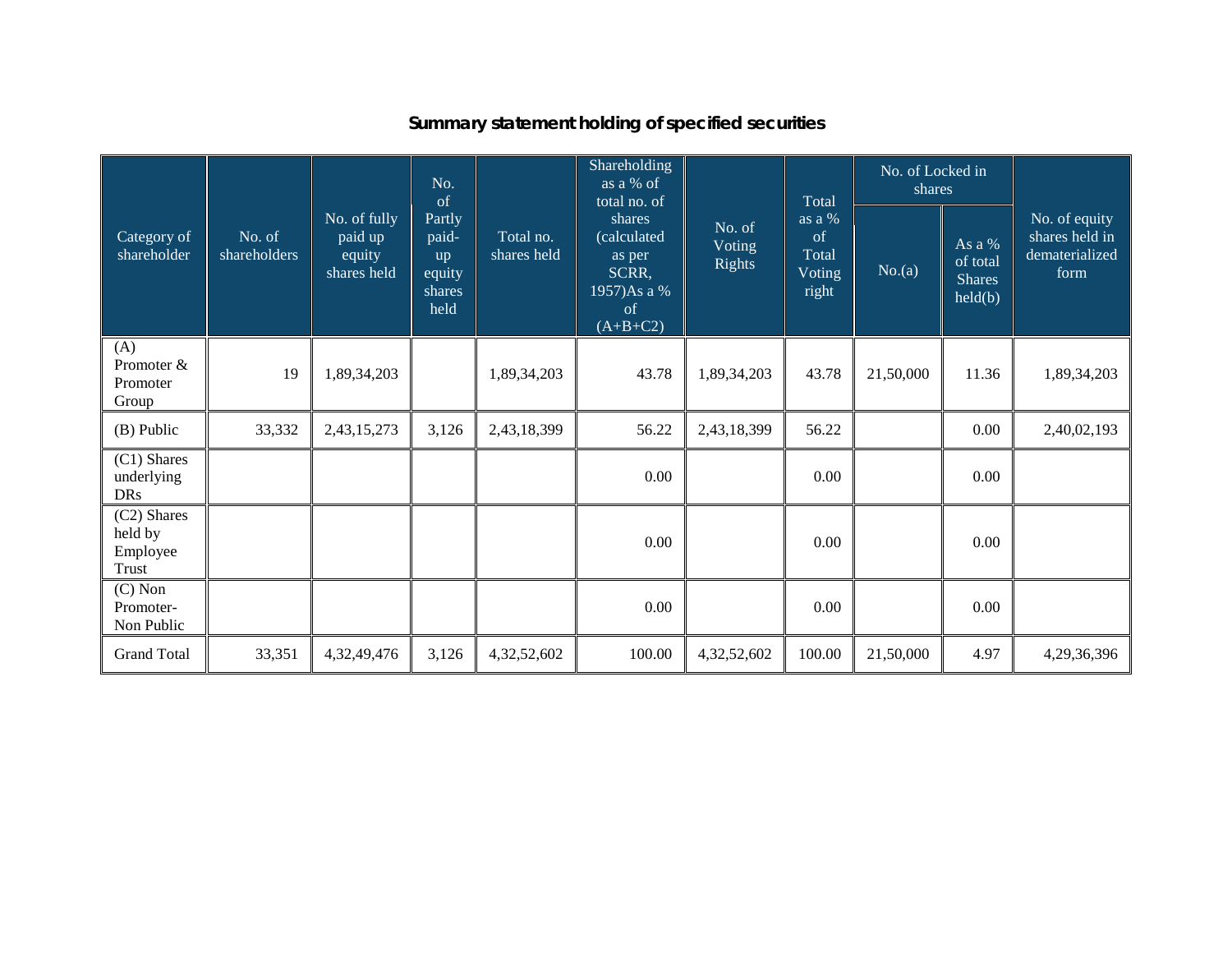|                                              |                         | No. of fully                     | No. of<br>Partly                    |                           | Shareholding<br>as a % of total<br>no. of shares            | Number of Locked in<br>shares |                                                | Number of<br>equity shares        |  |
|----------------------------------------------|-------------------------|----------------------------------|-------------------------------------|---------------------------|-------------------------------------------------------------|-------------------------------|------------------------------------------------|-----------------------------------|--|
| Category of shareholder                      | Nos. of<br>shareholders | paid up<br>equity shares<br>held | paid-up<br>equity<br>shares<br>held | Total nos.<br>shares held | (calculated as<br>per SCRR,<br>1957)As a %<br>of $(A+B+C2)$ | No.(a)                        | As a %<br>of total<br><b>Shares</b><br>held(b) | held in<br>dematerialized<br>form |  |
| A1) Indian                                   |                         |                                  |                                     |                           | 0.00                                                        |                               | 0.00                                           |                                   |  |
| <b>Individuals/Hindu</b><br>undivided Family | 12                      | 54,81,410                        |                                     | 54,81,410                 | 12.67                                                       |                               | 0.00                                           | 54,81,410                         |  |
| Rajendra Somani                              | $\mathbf{1}$            | 23, 24, 250                      |                                     | 23,24,250                 | 5.37                                                        |                               | 0.00                                           | 23,24,250                         |  |
| Susheel Somani                               | $\mathbf{1}$            | 8,71,900                         |                                     | 8,71,900                  | 2.02                                                        |                               | 0.00                                           | 8,71,900                          |  |
| Hridai Shusheel Somani                       | $\mathbf{1}$            | 1,16,900                         |                                     | 1,16,900                  | 0.27                                                        |                               | 0.00                                           | 1,16,900                          |  |
| Mridula Somani                               | 1                       | 2,28,900                         |                                     | 2,28,900                  | 0.53                                                        |                               | 0.00                                           | 2,28,900                          |  |
| Surendra Somani                              | 1                       | 5,03,075                         |                                     | 5,03,075                  | 1.16                                                        |                               | 0.00                                           | 5,03,075                          |  |
| Jaya Somani                                  | 1                       | 2,58,500                         |                                     | 2,58,500                  | 0.60                                                        |                               | 0.00                                           | 2,58,500                          |  |
| Adarsh Somani                                | $\mathbf{1}$            | 1,81,250                         |                                     | 1,81,250                  | 0.42                                                        |                               | 0.00                                           | 1,81,250                          |  |
| Suhrid Somani                                | $\mathbf{1}$            | 93,300                           |                                     | 93,300                    | 0.22                                                        |                               | 0.00                                           | 93,300                            |  |
| Vandana Somani                               | $\mathbf{1}$            | 3,25,200                         |                                     | 3,25,200                  | 0.75                                                        |                               | 0.00                                           | 3,25,200                          |  |
| Somani Kumkum                                | 1                       | 35,635                           |                                     | 35,635                    | 0.08                                                        |                               | 0.00                                           | 35,635                            |  |
| Varun Somani                                 | $\mathbf{1}$            | 2,72,500                         |                                     | 2,72,500                  | 0.63                                                        |                               | 0.00                                           | 2,72,500                          |  |
| Nupur Somani                                 | 1                       | 2,70,000                         |                                     | 2,70,000                  | 0.62                                                        |                               | 0.00                                           | 2,70,000                          |  |

### **Statement showing shareholding pattern of the Promoter and Promoter Group**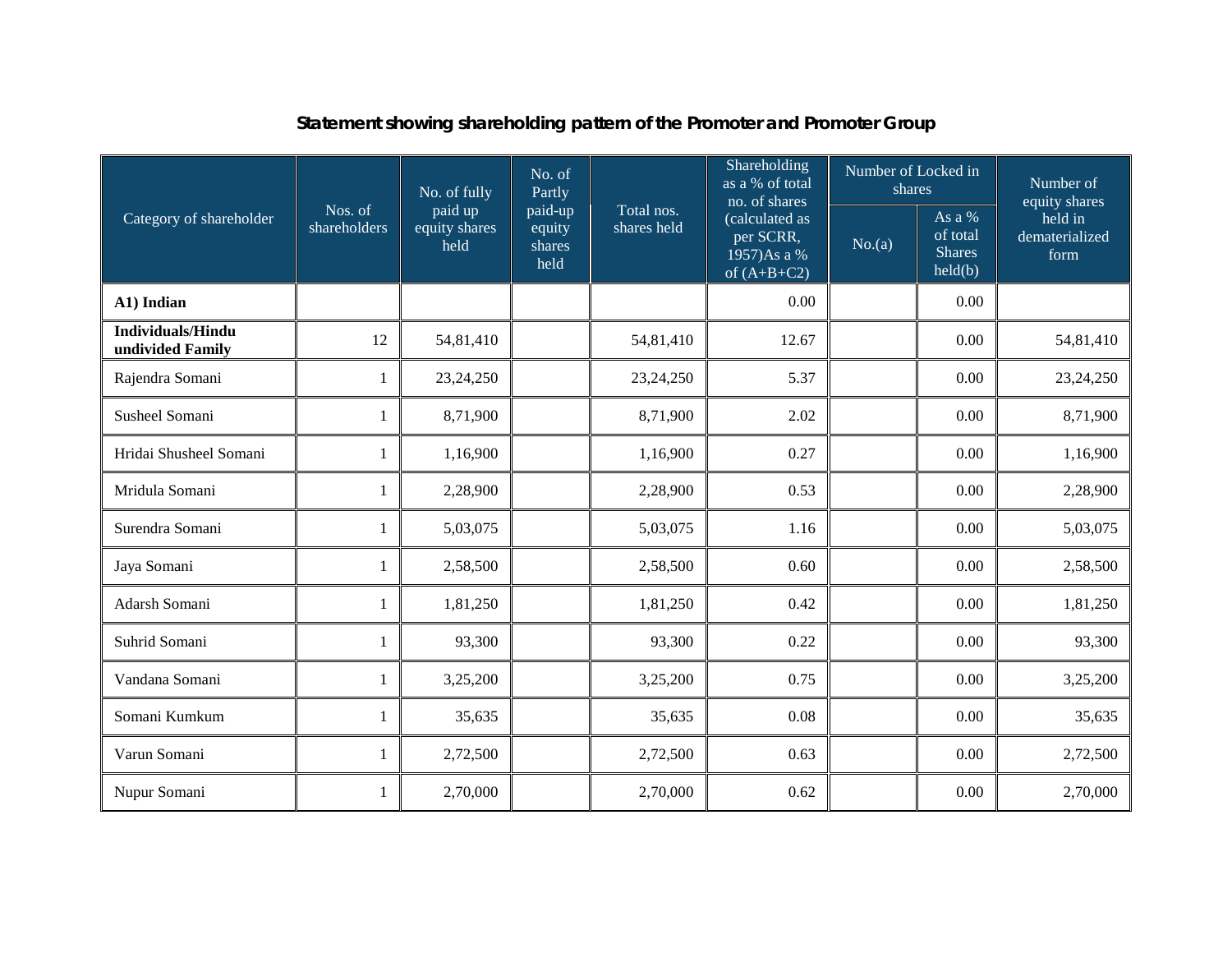| Any Other (specify)                 |    | 1,34,52,793 | 1,34,52,793 | 31.10 | 21,50,000 | 15.98 | 1,34,52,793 |
|-------------------------------------|----|-------------|-------------|-------|-----------|-------|-------------|
| Debonair Publication<br>Pvt.Ltd.    |    | 1,000       | 1,000       | 0.00  |           | 0.00  | 1,000       |
| G.Claridge & Company<br>Limited     |    | 3,42,500    | 3,42,500    | 0.79  |           | 0.00  | 3,42,500    |
| Oricon Enterprises Ltd.             |    | 60,17,183   | 60,17,183   | 13.91 | 21,50,000 | 35.73 | 60,17,183   |
| Parijat Shipping and<br>Finale Ltd. |    | 3,85,209    | 3,85,209    | 0.89  |           | 0.00  | 3,85,209    |
| Kopran Lifestyle Ltd                |    | 3,950       | 3,950       | 0.01  |           | 0.00  | 3,950       |
| Sarvamangal Mercantile<br>Co.Ltd.   |    | 29,02,951   | 29,02,951   | 6.71  |           | 0.00  | 29,02,951   |
| Panorama Finvest Pvt.Ltd.           |    | 38,00,000   | 38,00,000   | 8.79  |           | 0.00  | 38,00,000   |
| Sub Total A1                        | 19 | 1,89,34,203 | 1,89,34,203 | 43.78 | 21,50,000 | 11.36 | 1,89,34,203 |
| A2) Foreign                         |    |             |             | 0.00  |           | 0.00  |             |
| $A=A1+A2$                           | 19 | 1,89,34,203 | 1,89,34,203 | 43.78 | 21,50,000 | 11.36 | 1,89,34,203 |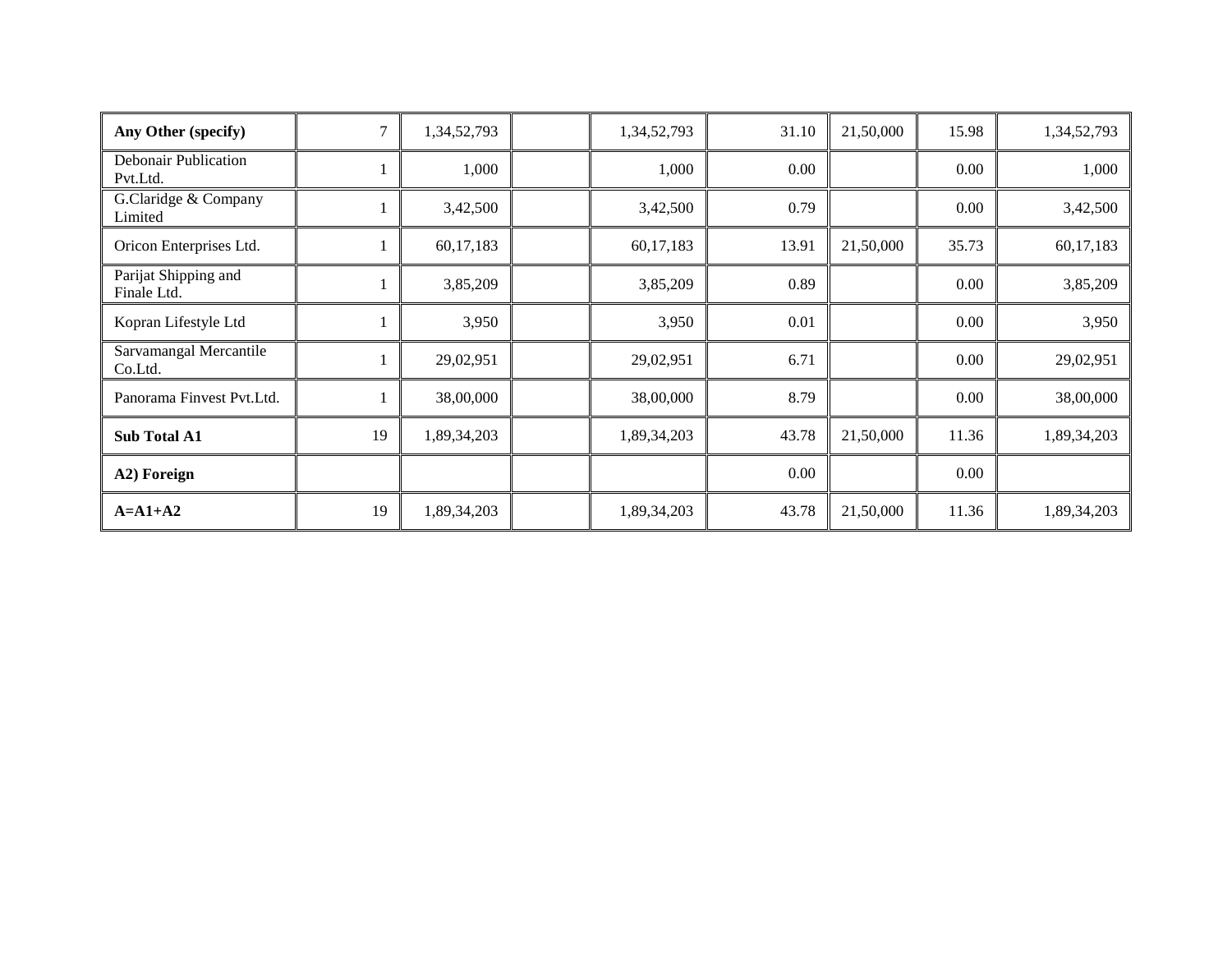### **Statement showing shareholding pattern of the Public shareholder**

| Category &                                                                                                 |                       | No. of<br>fully paid        | Partly<br>paid-                |                          | Shareholding<br>% calculated<br>as per SCRR,<br>1957 As a %<br>of $(A+B+C2)$ | No. of                  | Total<br>as a %<br>of<br>Total<br>Voting<br>right | No. of Locked in<br>shares |                                                | No. of equity<br>shares held in           |
|------------------------------------------------------------------------------------------------------------|-----------------------|-----------------------------|--------------------------------|--------------------------|------------------------------------------------------------------------------|-------------------------|---------------------------------------------------|----------------------------|------------------------------------------------|-------------------------------------------|
| Name of the<br>Shareholders                                                                                | No. of<br>shareholder | up equity<br>shares<br>held | up<br>equity<br>shares<br>held | Total no.<br>shares held |                                                                              | Voting<br><b>Rights</b> |                                                   | No.(a)                     | As a %<br>of total<br><b>Shares</b><br>held(b) | dematerialized<br>form(Not<br>Applicable) |
| <b>B1)</b> Institutions                                                                                    | $\boldsymbol{0}$      | $\theta$                    |                                |                          | 0.00                                                                         |                         | 0.00                                              |                            | 0.00                                           |                                           |
| <b>Mutual Funds/</b>                                                                                       | 3                     | 500                         |                                | 500                      | 0.00                                                                         | 500                     | 0.00                                              |                            | 0.00                                           |                                           |
| <b>Financial</b><br><b>Institutions/</b><br><b>Banks</b>                                                   | 12                    | 1227101                     | 145                            | 12,27,246                | 2.84                                                                         | 12,27,246               | 2.84                                              |                            | 0.00                                           | 12,26,801                                 |
| <b>Any Other</b><br>(specify)                                                                              | 3                     | 300                         |                                | 300                      | 0.00                                                                         | 300                     | 0.00                                              |                            | 0.00                                           |                                           |
| <b>Sub Total B1</b>                                                                                        | 18                    | 1227901                     | 145                            | 12,28,046                | 2.84                                                                         | 12,28,046               | 2.84                                              |                            | 0.00                                           | 12,26,801                                 |
| <b>B2)</b> Central<br>Government/<br><b>State</b><br>Government(s)/<br><b>President of</b><br><b>India</b> | $\overline{0}$        | $\boldsymbol{0}$            |                                |                          | 0.00                                                                         |                         | 0.00                                              |                            | 0.00                                           |                                           |
| B3) Non-<br><b>Institutions</b>                                                                            | $\mathbf{0}$          | $\overline{0}$              |                                |                          | 0.00                                                                         |                         | 0.00                                              |                            | 0.00                                           |                                           |
| <b>Individual</b><br>share capital<br>upto Rs. 2 Lacs                                                      | 32353                 | 14824340                    | 2,981                          | 1,48,27,321              | 34.28                                                                        | 1,48,27,321             | 34.28                                             |                            | 0.00                                           | 1,45,32,311                               |
| <b>Individual</b><br>share capital in<br>excess of Rs. 2<br>Lacs                                           | 69                    | 3623312                     |                                | 36,23,312                | 8.38                                                                         | 36,23,312               | 8.38                                              |                            | 0.00                                           | 36,23,312                                 |
| <b>NBFCs</b><br>registered with<br><b>RBI</b>                                                              | $\overline{c}$        | 23816                       |                                | 23,816                   | 0.06                                                                         | 23,816                  | 0.06                                              |                            | 0.00                                           | 23,816                                    |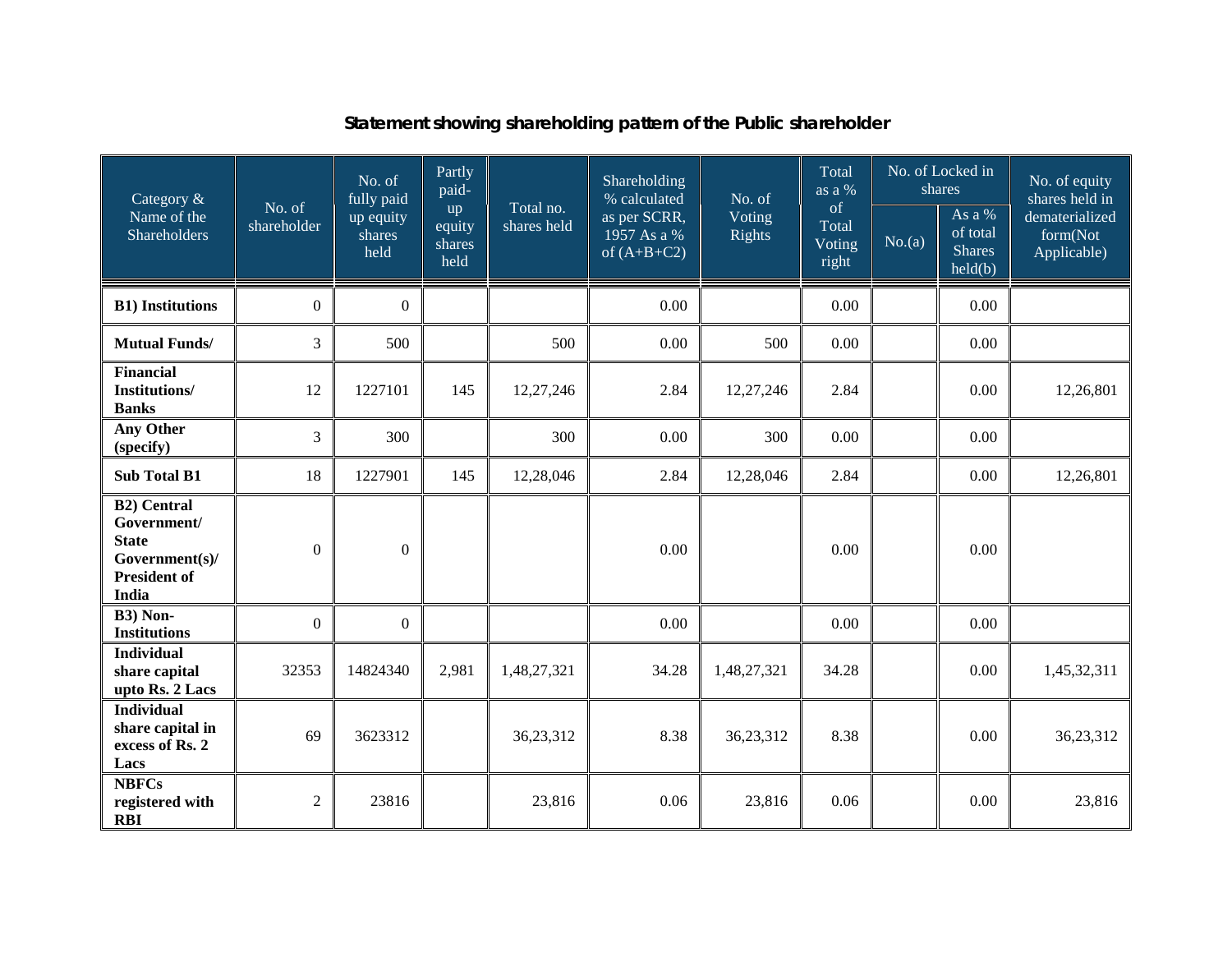| Any Other<br>(specify)       | 890   | 4615904  |       | 46,15,904   | 10.67 | 46,15,904   | 10.67 | 0.00 | 45,95,953      |
|------------------------------|-------|----------|-------|-------------|-------|-------------|-------|------|----------------|
| <b>Bodies</b><br>Corporate   | 428   | 3044325  |       | 30,44,325   | 7.04  | 30,44,325   | 7.04  | 0.00 | 30,24,524      |
| Clearing<br><b>Members</b>   | 103   | 354214   |       | 3,54,214    | 0.82  | 3,54,214    | 0.82  | 0.00 | 3,54,214       |
| Non-Resident<br>Indian (NRI) | 357   | 1213315  |       | 12, 13, 315 | 2.81  | 12, 13, 315 | 2.81  | 0.00 | 12, 13, 165    |
| Trusts                       | 2     | 4050     |       | 4,050       | 0.01  | 4,050       | 0.01  | 0.00 | 4,050          |
| <b>Sub Total B3</b>          | 33314 | 23087372 | 2,981 | 2,30,90,353 | 53.38 | 2,30,90,353 | 53.38 | 0.00 | 2, 27, 75, 392 |
| $B=B1+B2+B3$                 | 33332 | 24315273 | 3,126 | 2,43,18,399 | 56.22 | 2,43,18,399 | 56.22 | 0.00 | 2,40,02,193    |